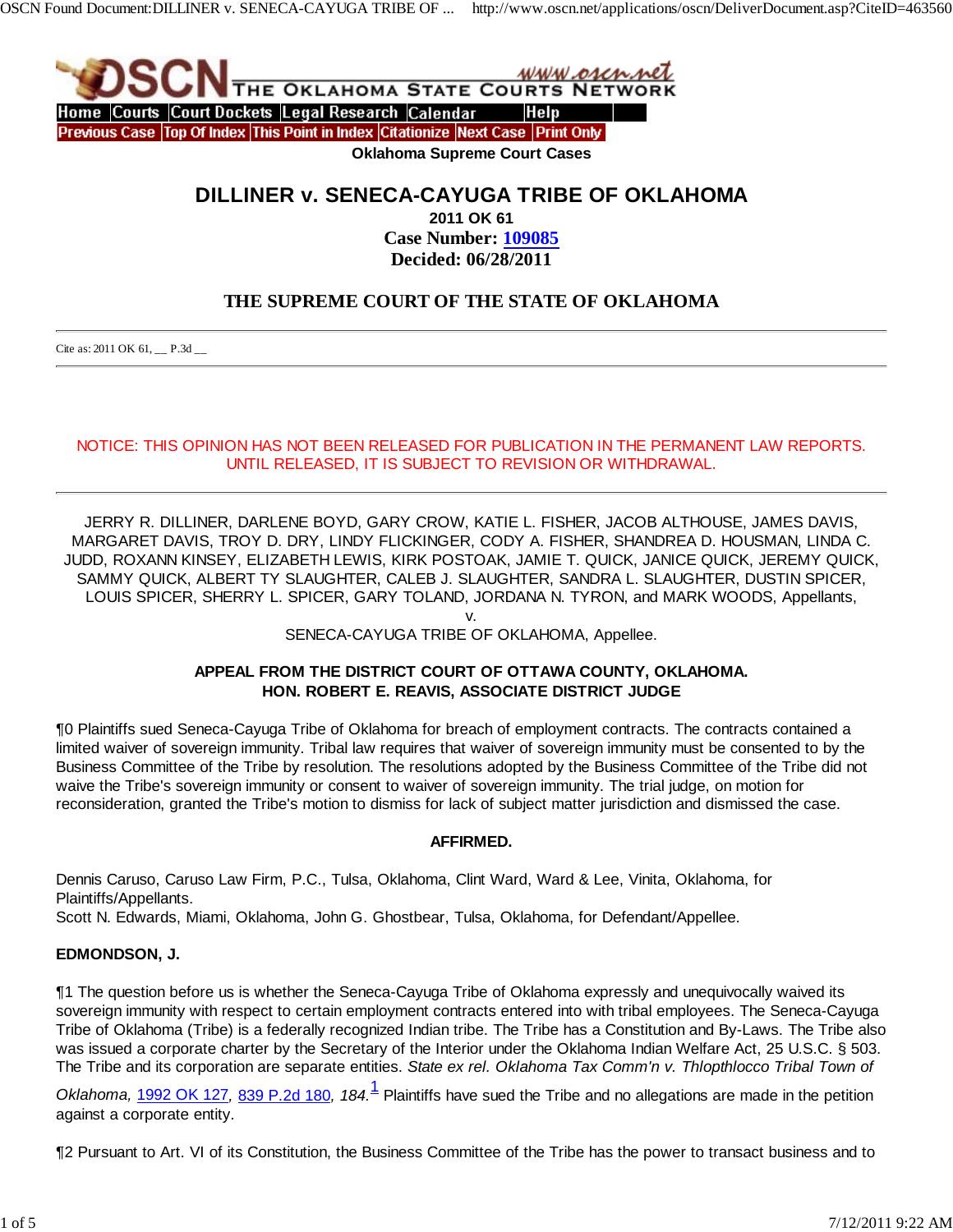speak or act on behalf of the Tribe in all matters in which the Tribe is empowered to act. Article IV of the By-Laws provides that four members of the Business Committee shall constitute a quorum at any meeting. Resolution #23-120303 "Business Committee Actions," dated December 3, 2003, provides that, pursuant to Article VI of the Constitution and Article IV of the By-Laws of the Tribe, no individual member of the Business Committee is authorized to transact business or otherwise speak or act on behalf of the Tribe in any matter on which the Tribe is empowered to act. It further provides that the act of a majority of members present in person at a meeting at which a quorum is present shall be the act of the Business Committee.

¶3 The Business Committee of the Seneca-Cayuga Tribe passed Resolution #22-120303 on December 3, 2003. It provided that the Seneca-Cayuga Tribe has the right to assert sovereign immunity as a defense to an action brought against the Tribe, and states that:

> . . . no waiver, either express or implied, of the right to assert sovereign immunity as a defense in an action brought against the Seneca-Cayuga Tribe of Oklahoma shall be valid without the consent of the Business Committee expressed by resolution.

¶4 On or about July 26, 2007, employment contracts were entered into between the Tribe and tribal employees for terms of three years. The contracts were identical except for job titles and salaries. The contracts provided that if the employee was terminated by the employer, the employee would be entitled to receive his or her continued base salary for the remainder of the contract term. Section 9 of the employment contracts contained a provision for limited waiver of sovereign immunity:

9. Waiver of Sovereign Immunity

The Tribe hereby expressly grants to Employee a limited waiver of its sovereign immunity from uncontested suit or judicial litigation.

¶5 On July 26, 2007, a poll vote of the Seneca-Cayuga Business Committee resulted in Resolution #27-072607, which was styled: "Authorization for Chief to Sign a Three Year Employment Agreement with Tribal Employees." The resolution stated that Chief Paul Spicer was authorized to sign a three year employment agreement between the Seneca-Cayuga Tribe of Oklahoma and tribal employees at their present salaries and in their present positions of employment. The poll

vote was 5 yes, 0 no and 2 unavailable. $<sup>2</sup>$ </sup>

¶6 On August 14, 2007, the Business Committee of the Tribe, at its regular business meeting, passed a resolution in an attempt to ratify Resolution #27-072607. Resolution #46-081407 was styled: "To Ratify Authorization to Enter Into Three Year Employment Contracts." Resolution #46-081407 recited that the Business Committee had approved Resolution #27-072607 on July 26, 2007, which was authorization for the Chief to sign a three year employment agreement with tribal employees, and that the Business Committee felt that the action authorized by Resolution #27-072607 was in the best interest of the Tribe and its government, and of the Tribal Corporations. The final clause, however, recited instead that Resolution *#17-061507* was ratified and affirmed.

¶7 The plaintiffs were terminated from employment prior to the end of the three year term and filed suit in the district court of Ottawa County to recover their base salaries until the end of the term. The Tribe moved to dismiss on the grounds of tribal sovereign immunity. The plaintiffs argued that the Tribe expressly waived sovereign immunity because the contracts contained a waiver of sovereign immunity and the Tribe had ratified the contracts by the Business Committee's resolutions. The Tribe argued that it did not waive sovereign immunity and that the resolutions did not ratify the contracts or consent to waiver of the Tribe's sovereign immunity.

¶8 After a hearing on the Tribe's motion to dismiss, the trial judge made findings of fact and conclusions of law and determined that the Tribe had waived sovereign immunity. He denied the Tribe's motion to dismiss by order dated June 24, 2010. The Tribe filed a motion for reconsideration, raising numerous arguments, including that the resolutions relied upon by plaintiffs were not valid and that, even if they were valid, they did not contain an express waiver of sovereign immunity, as required by federal and tribal law, and they did not ratify the contracts.

¶9 The Tribe argues that Resolution #27-072607 is not valid because tribal law requires the act of a majority of members present in person at a meeting at which a quorum is present in order to be a valid act of the Business Committee, pursuant to Resolution #23-20303. They argue that Resolution #46-081407, which purports to ratify Resolution

#27-072607, is not valid because it in fact ratifies a different resolution, #17-061507.<sup>3</sup>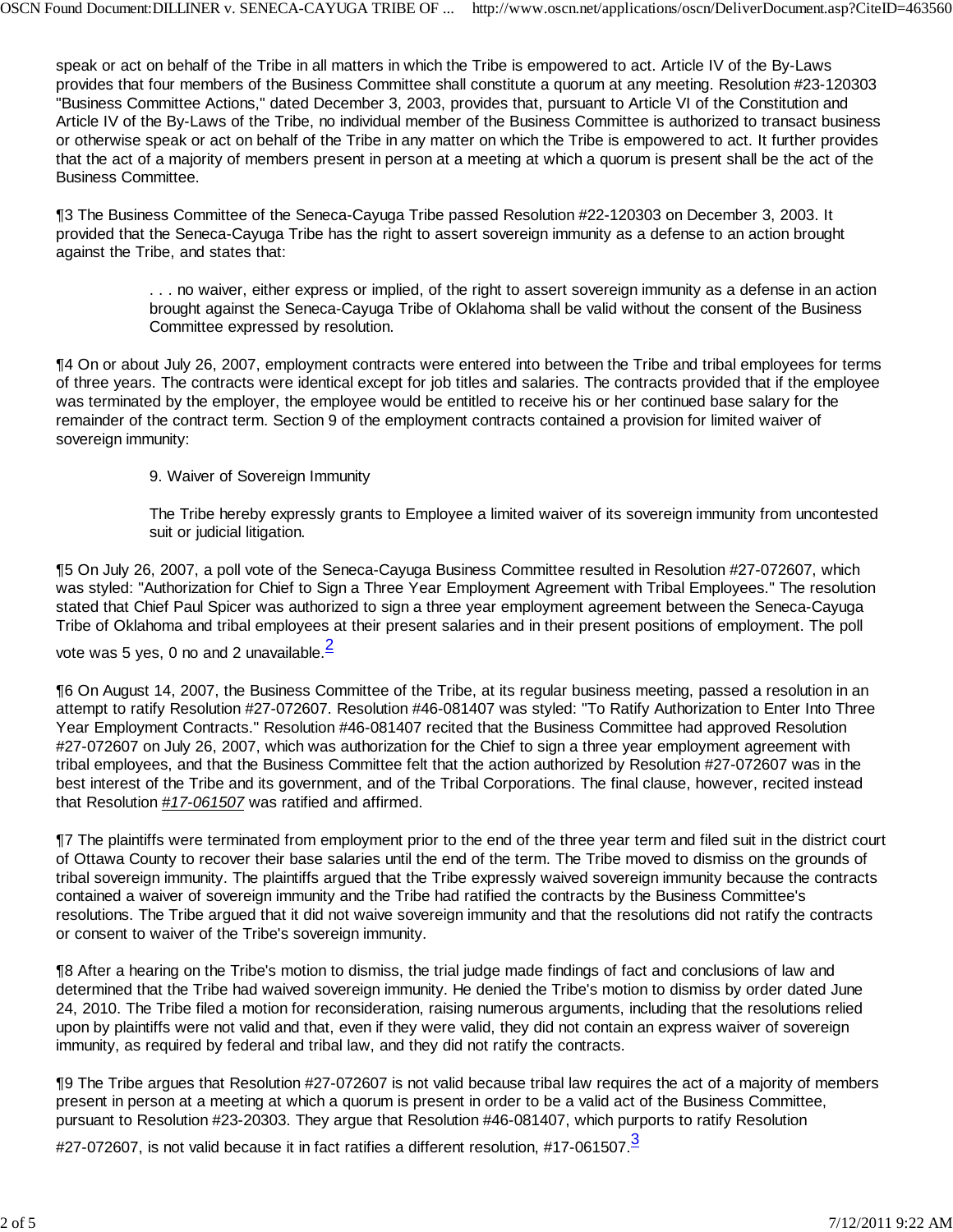¶10 Tribe argues that even if the resolutions are valid, Resolution #27-072607 did not ratify the contracts, but only gave authorization for the Chief to sign them. Resolution #46-081407 did not ratify the contracts, but only ratified the prior resolution. Thus, Tribe argues, the employment contracts were never validly ratified or authorized by the Tribe and the Tribe did not waive sovereign immunity as required by tribal law.

¶11 The plaintiffs responded to the motion to reconsider by filing a motion to strike or deny the motion on the grounds that it was untimely filed. The plaintiffs did not respond to the merits of Tribe's arguments on the motion to reconsider. After a hearing, the trial judge ruled that the Tribe had not waived its sovereign immunity and granted the Tribe's motion to dismiss for lack of jurisdiction. Plaintiffs appealed and this Court granted plaintiffs' motion to retain the appeal.

¶12 The standard of review for questions concerning the jurisdictional power of the trial court to act is de novo. *Jackson v. Jackson,* 2002 OK 25*,* 45 P.3d 418. As a matter of federal law, an Indian tribe is subject to suit only where Congress has authorized the suit or the tribe has waived its immunity*. Kiowa Tribe of Oklahoma v. Manufacturing Technologies, Inc.,* 523 U.S. 751*, 754, 118 S.Ct.1700, 140 L.Ed.2d 981 (1998)*. Waiver of sovereign immunity cannot be implied but must be unequivocally expressed. *Santa Clara Pueblo v. Martinez,* 436 U.S. 49*, 58, 98 S.Ct. 1670, 56 L.Ed.2d 106 (1978)*. Absent an effective waiver or consent, a state court may not exercise jurisdiction over a recognized Indian tribe. *Pullayup Tribe, Inc. v. Department of Game of the State of Washington,* 433 U.S. 165*, 172, 97 S.Ct. 2616, 53 L.Ed.2d 667 (1977).*

¶13 Courts have looked to tribal law in determining jurisdiction. The Tenth Circuit Court of Appeals, in *Native American Distributing v. Seneca-Cayuga Tobacco Company, 546 F.3d 1288, 1295 (10*th *Cir. 2008)*, looked to tribal law to determine whether the Seneca-Cayuga Tobacco Company was an enterprise of the tribe as a governmental entity rather than an enterprise of the tribal corporation. They held that the district court lacked jurisdiction because the business committee of the tribe invoked its constitutional powers in the resolution creating the tobacco company, which resolution expressly declared that the tobacco company and its activities were essential governmental functions of the tribe.

¶14 In *Sanderlin v. Seminole Tribe of Florida, 243 F.3d 1282, 1287(11th Cir. 2001)*, the tribe's chief was held to be without actual or apparent authority to enter into contracts that would waive the tribe's sovereign immunity for Rehabilitation Act suits where the tribal resolution did not specifically provide for waiver. A tribal ordinance specifically dealt with the tribe's sovereign immunity and how a waiver could be effected by tribal leaders. It provided that the consent of the Seminole Tribe of Florida to waive its immunity from suit in any state or federal court could be accomplished only through the clear, express and unequivocal consent of the tribe pursuant to a resolution duly enacted by the tribal council sitting in legal session. Such resolution was required to specifically acknowledge that the tribe was waiving its sovereign immunity on a limited basis and describe the purpose and extent to which such waiver applied. The 11th Circuit said:

> "Chief Billie did not somehow become vested with the power to waive that immunity simply because he had the actual or apparent authority to sign applications on behalf of the Tribe for federal funding. Such a finding would be directly contrary to the explicit provisions of the Tribal Constitution and Tribal Ordinance C-01-95 which expressly set forth how, when, through whom and under what circumstances the Seminole Tribe may voluntarily waive its immunity*. 243 F.3d at 1288.*

The court found that the tribe's acceptance of federal funds and entering into contracts which required the tribe to refrain from discrimination on the basis of disability did not waive the Tribe's sovereign immunity from suits brought pursuant to the Rehabilitation Act.

¶15 The Sixth Circuit has held that a waiver of sovereign immunity clause in a tribal corporation's contract was insufficient without approval of the board by resolution, as required by tribal law. *Memphis Biofuels, LLC v. Chickasaw Nation Industries, Inc., 585 F.3d 917 (6*th *Cir. 2009)*. Chickasaw Nation Industries, Inc. (CNI), a federally chartered tribal corporation incorporated under the Oklahoma Indian Welfare Act, entered into a contract with Memphis Biofuels, LLC. (MBF). CNI's Charter required that approval by its board of directors was necessary in order to waive CNI's sovereign immunity. MBF insisted on a contractual provision expressly waiving any sovereign immunity, coupled with a "representation and warranty" that CNI's waiver was valid, enforceable and effective. During drafting negotiations, two comments addressed the sovereign immunity waiver provision and stated that approval by the board of CNI was necessary in order to waive sovereign immunity. MBF and CNI signed the contract, but the board of directors of CNI did not waive immunity. CNI repudiated the agreement and MBF filed a demand for arbitration.

¶16 Litigation ensued and, on appeal, the Sixth Circuit found that CNI had not expressly waived its tribal sovereign immunity, either in its charter or by agreement. They stated that CNI's corporate charter controlled the way that sovereign immunity could be waived, and the charter required approval by the board of directors. Even though the parties had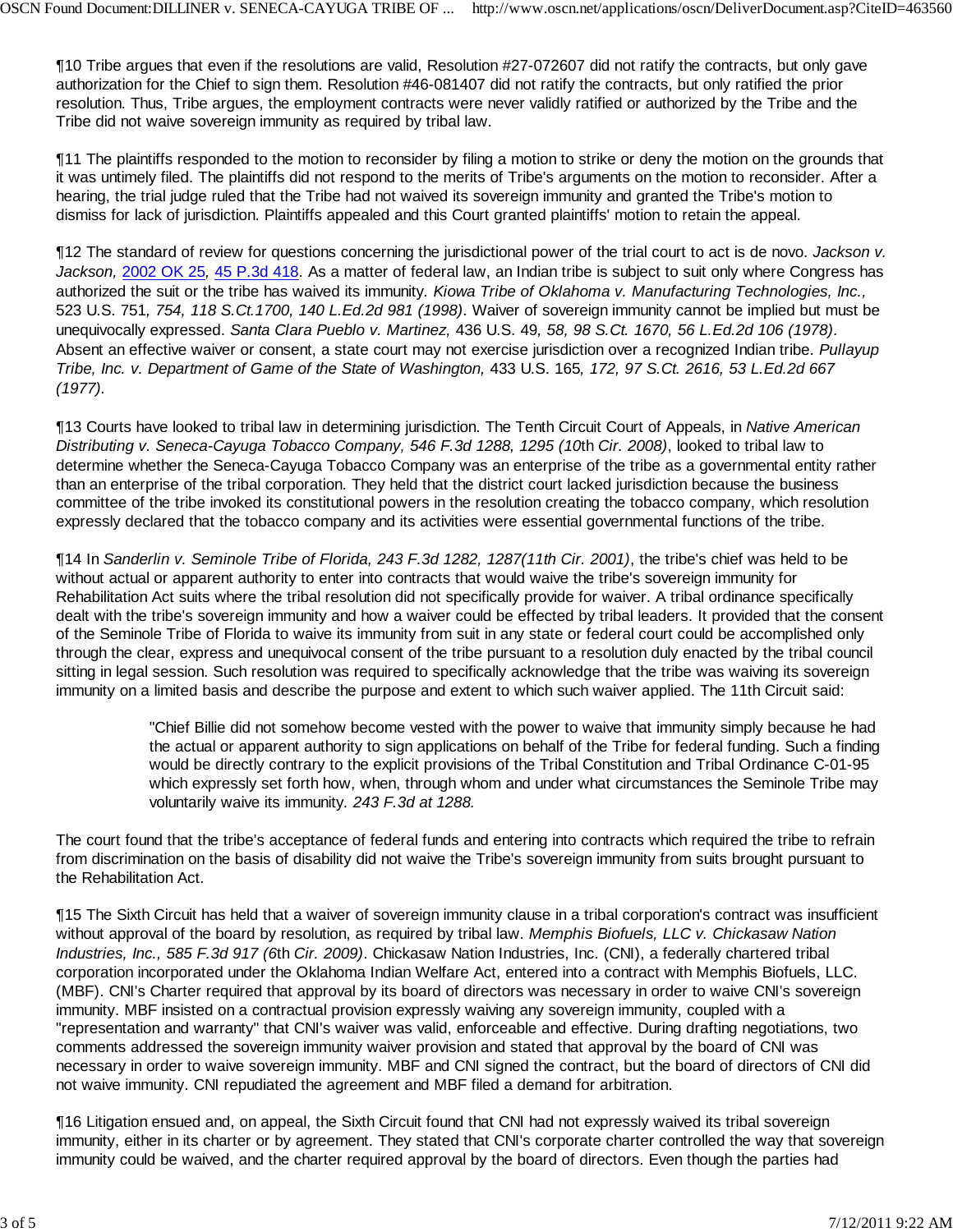signed a provision waiving all immunities and MBF believed that CNI had obtained the required board approval, the waiver was insufficient. Tribal law required approval of the board of directors to waive sovereign immunity and, without board approval, CNI's sovereign immunity remained intact*. 585 F.3d at 922.*

¶17 Courts have rejected equitable estoppel as a basis for waiver of tribal sovereign immunity on the grounds that unauthorized actions of officers and employees do not waive immunity or confer jurisdiction on a court in the absence of an express waiver, applying federal sovereign immunity principles to tribal sovereign immunity. See *Native American Distributing v. Seneca-Cayuga Tobacco Company, 546 F.3d 1288, 1295 (10*th *Cir. 2008),* citing *Merrion v. Jicarilla Apache Tribe,* 455 U.S. 130*, 148, 102 S.Ct. 894, 71 L.Ed.2d 21 (1982).* See also*, Memphis Biofuels, LLC v. Chickasaw Nation Industries, Inc., 585 F.3d 917, 922 (6*th *Cir. 2009).*

¶18 In the case at bar, the Tribe's Constitution provides for a Business Committee to act on behalf of the Tribe. The Business Committee passed a resolution pursuant to the Tribe's Constitution that requires Business Committee consent to waiver of sovereign immunity by resolution. Here, tribal law controls the way sovereign immunity can be waived by the Tribe. There is no express waiver of sovereign immunity by the Business Committee, nor is there a consent to such waiver by the Business Committee. The contracts do not provide for application of Oklahoma law, for binding arbitration of disputes or enforcement of arbitration decisions in any state or federal court with jurisdiction, such as were held to waive sovereign immunity in *C & L Enterprises, Inc. v. Citizen Band Potawatomi Indian Tribe of Oklahoma, 532 U. S. 411, 121*

## *S.Ct. 1589, 149 L.Ed.2d 623 (2001).*<sup>4</sup>

¶19 Plaintiffs ask us to conclude that, because the Business Committee granted authority to Chief Spicer to sign employment contracts with tribal employees for three year terms at their current positions and salaries, those contracts must have been approved and ratified in all particulars, including the limited waiver of sovereign immunity. We do not agree with plaintiffs' position. Federal law requires that the waiver of sovereign immunity be express and unequivocal; it cannot be implied. The Tribe's Constitution and By-Laws do not authorize the Chief to waive the Tribe's sovereign immunity.

¶20 Waiver of sovereign immunity was neither expressed nor consented to in the Business Committee's resolutions that authorized the Chief to sign the employment contracts. Neither of the resolutions expressly ratified the contracts that Chief Spicer entered into: Resolution #27-072607 only authorized the Chief to sign a contract with tribal employees for a three year term, in their present positions of employment and at their present salaries; Resolution #46-081407 ratified only the resolution, not the contracts. We must conclude that under these circumstances, there was no express and unequivocal

waiver of the Tribe's sovereign immunity.<sup>5</sup>

¶21 The judgment of the trial court is affirmed.

¶22 COLBERT, V.C.J., KAUGER, WINCHESTER, EDMONDSON, REIF, COMBS, GURICH, JJ. - Concur

¶23 WATT, J. - Concurring in Result.

¶24 TAYLOR, C.J., dissenting.

There is a waiver of sovereign immunity that has now become inconvenient to the tribe. The tribe now wants to back out of an agreement it made with its own employees. After examining all the circumstances of this case, it is my view that sovereign immunity has been waived.

### **FOOTNOTES**

 $<sup>1</sup>$  In that case we rejected the Tax Commission's argument that the corporation and the tribe should be treated as one</sup> because they were so closely related as to be indistinguishable. We said that the two entities were closely related but could not be considered one and the same in light of congressional intent in permitting incorporation of tribes. *839 P.2d at 183.* See also *Native American Distributing v. Seneca-Cayuga Tobacco Company, 546 F.3d 1288 (10*th *Cir. 2008).*

 $2$  The business committee was made up of: Paul Spicer, Chief; Katie Birdsong, 2nd Chief; Kay Ellison, Secretary/Treasurer; Sharon Winnie-Vann, first councilperson; Mike Jones, second councilperson; Patricia Armstrong, third councilperson; and Dennis Wadsworth, fourth councilperson.